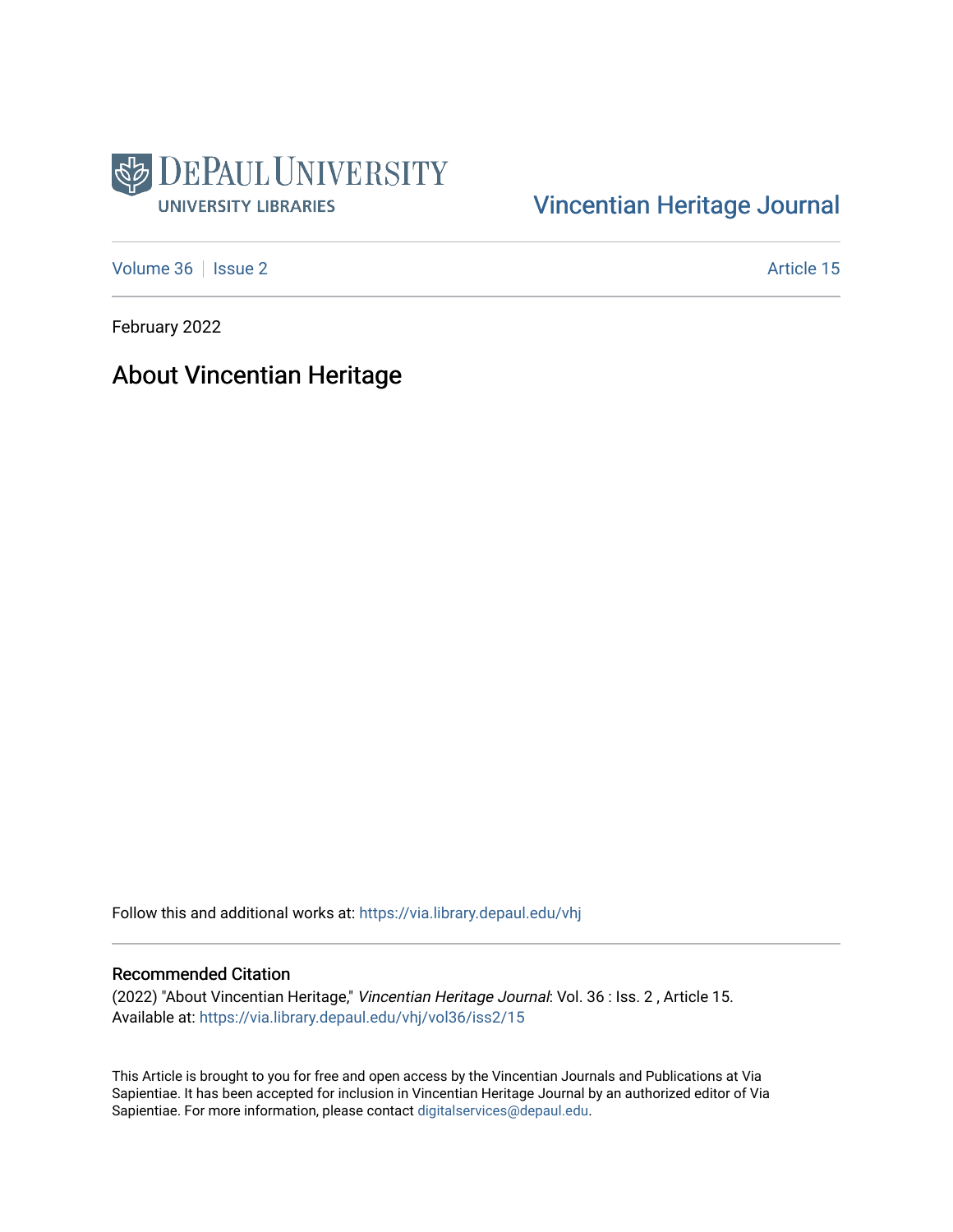*Vincentian Heritage* is published bi-annually by DePaul University, Chicago, Illinois, under the direction of the Division of Mission & Ministry and overseen by a Board whose members include the following:

#### **Rev. Guillermo Campuzano, C.M.**

Vice President of Mission and Ministry Division of Mission & Ministry DePaul University, Chicago, Illinois

#### **Matthieu Brejon de Lavergnée, Ph.D.**

Holtschneider Chair of Vincentian Studies Catholic Studies Department DePaul University, Chicago, Illinois

#### **Rev. John E. Rybolt, C.M., Ph.D.**

Vincentian Scholar-in-Residence Division of Mission & Ministry DePaul University, Chicago, Illinois

### **Sr. Betty Ann McNeil, D.C.**

Vincentian Scholar-in-Residence Division of Mission & Ministry DePaul University, Chicago, Illinois

### **Alison Forrestal, Ph.D.**

History, School of Humanities NUI Galway, Galway, Ireland

## **Sr. Regina Bechtle, S.C.** Sisters of Charity, New York Bronx, New York

# **Simone Zurawski, Ph.D.**

Associate Professor Department of Art and Art History DePaul University, Chicago, Illinois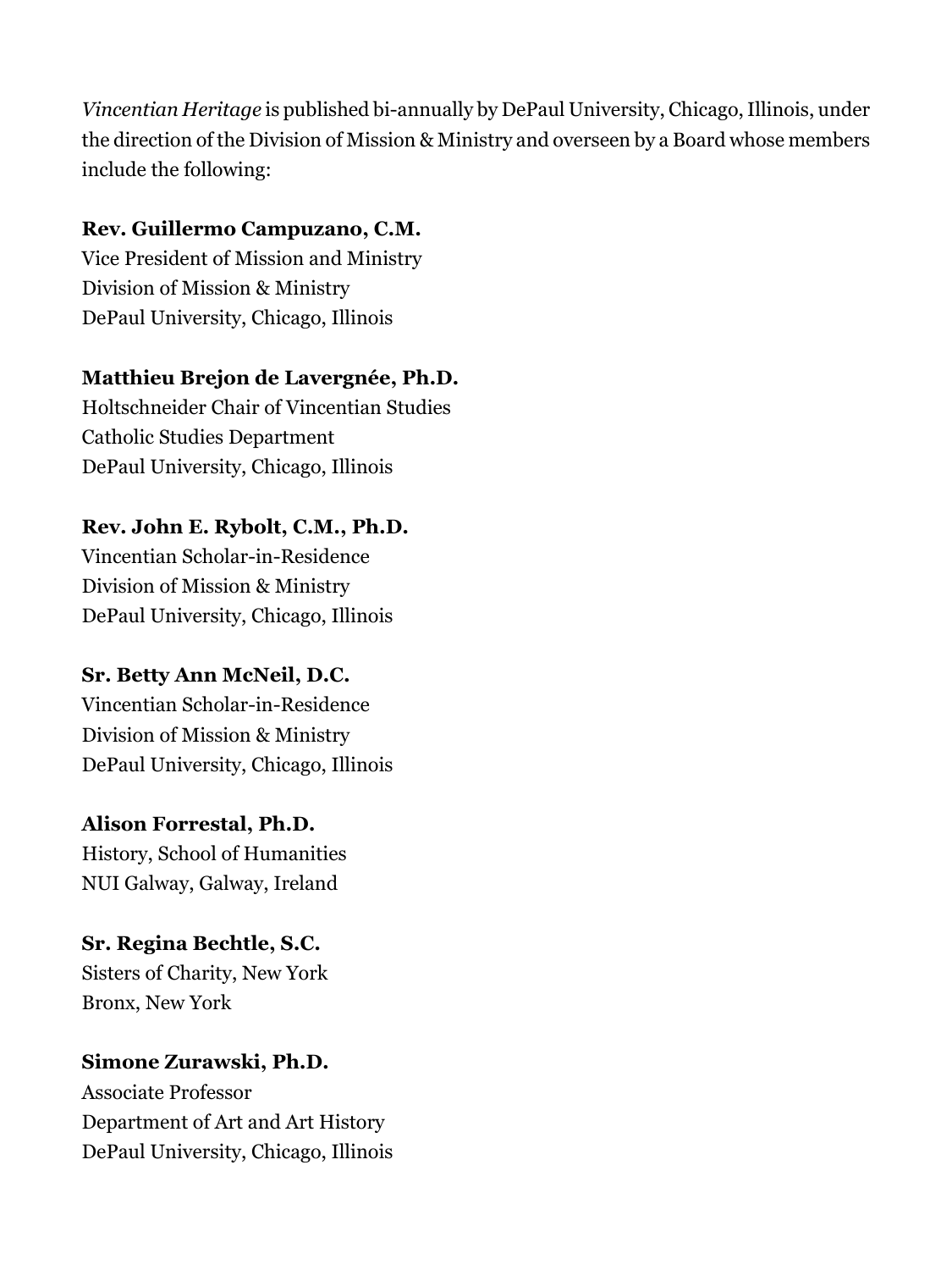**Emanuele Colombo, Ph.D.** Associate Professor Catholic Studies Department DePaul University, Chicago, Illinois

### **Nathaniel Michaud**

Editorial Director Vincentian Studies Institute DePaul University, Chicago, Illinois

The Institute can be found online at **<http://vsi.depaul.edu/>**

Subscriptions are now provided gratis for all interested parties. Future editions of *Vincentian Heritage* will be available for download to your iPad, tablet, or computer. From this point forward, to receive the book free of charge, please contact us at **nmichaud@depaul.edu** and provide your preferred email address. When future editions are published, you will receive an email including links to download the new full color, fully illustrated e-volume.

*Vincentian Heritage* is the journal of the Vincentian Studies Institute of the United States.